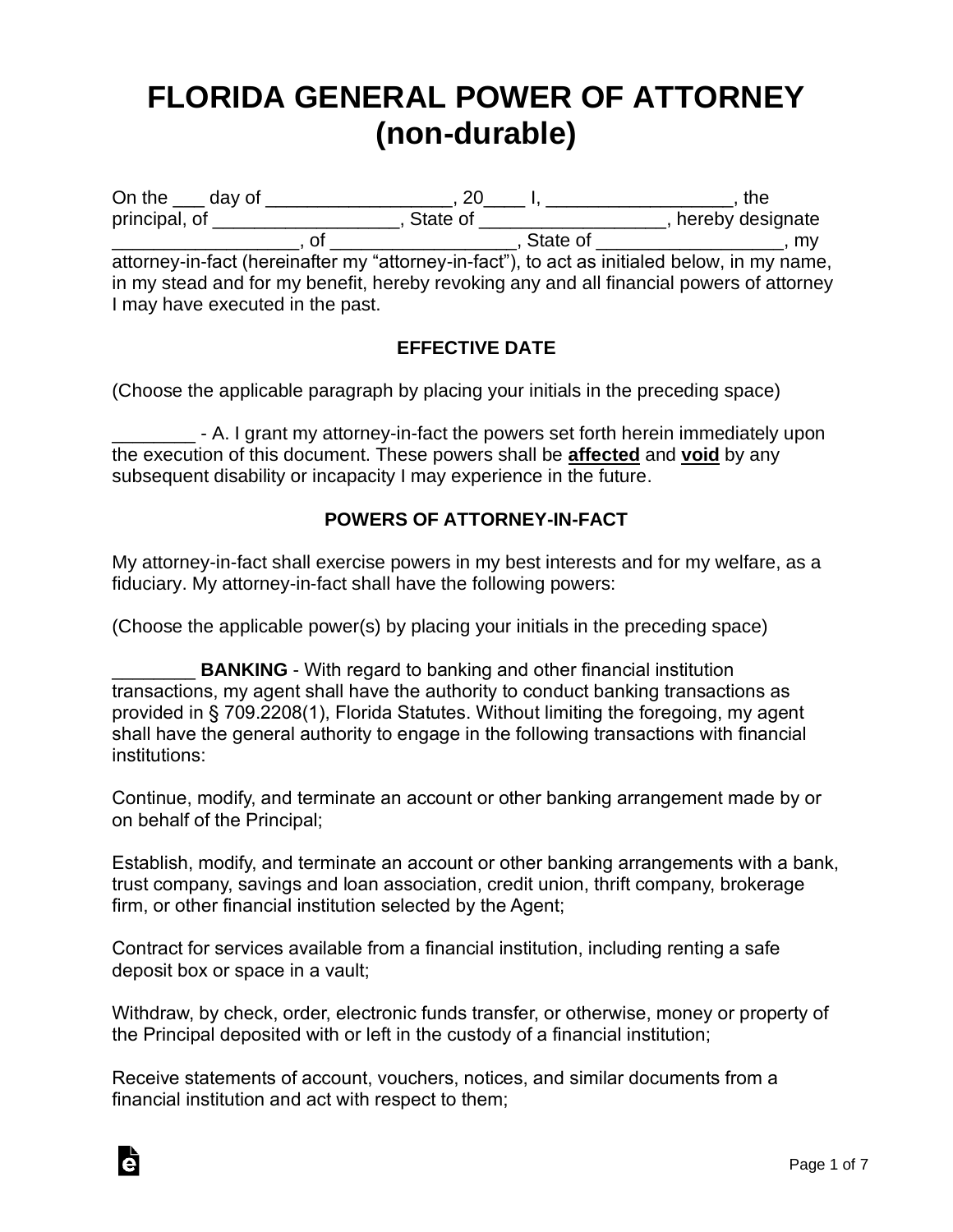Enter a safe deposit box or vault and withdraw or add to the contents;

Borrow money and pledge as security personal property of the Principal necessary to borrow money or pay, renew, or extend the time of payment of a debt of the Principal or a debt guaranteed by the Principal;

Make, assign, draw, endorse, discount, guarantee, and negotiate promissory notes, checks, drafts, and other negotiable or nonnegotiable paper of the Principal or payable to the Principal or the Principal's order, transfer money, receive the cash or other proceeds of those transactions, and accept a draft drawn by a person upon the Principal and pay it when due;

Receive for the Principal and act upon a sight draft, warehouse receipt, or other document of title whether tangible or electronic, or other negotiable or nonnegotiable instrument;

Apply for, receive, and use letters of credit, credit and debit cards, electronic transaction authorizations, and traveler's checks from a financial institution and give an indemnity or other agreement in connection with letters of credit; and

Consent to an extension of the time of payment with respect to commercial paper or a financial transaction with a financial institution.

**SAFE DEPOSIT BOX** - To have access at any time or times to any safedeposit box rented by me or to which I may have access, wheresoever located, including drilling, if necessary, and to remove all or any part of the contents thereof, and to surrender or relinquish said safe-deposit box; and any institution in which any such safe-deposit box may be located shall not incur any liability to me or my estate as a result of permitting my attorney-in-fact to exercise this power.

**LENDING OR BORROWING** - To make loans in my name; to borrow money in my name, individually or jointly with others; to give promissory notes or other obligations therefor; and to deposit or mortgage as collateral or for security for the payment thereof any or all of my securities, real estate, personal property, or other property of whatever nature and wherever situated, held by me personally or in trust for my benefit.

**GOVERNMENT BENEFITS** - To apply for and receive any government benefits for which I may be eligible or become eligible, including but not limited to, Social Security, Medicare and Medicaid.

Ġ

**RETIREMENT PLAN** - To contribute to, select payment option of, roll-over, and receive benefits of any retirement plan or IRA I may own, except my attorney-in-fact shall not have power to change the beneficiary of any of my retirement plans or IRAs.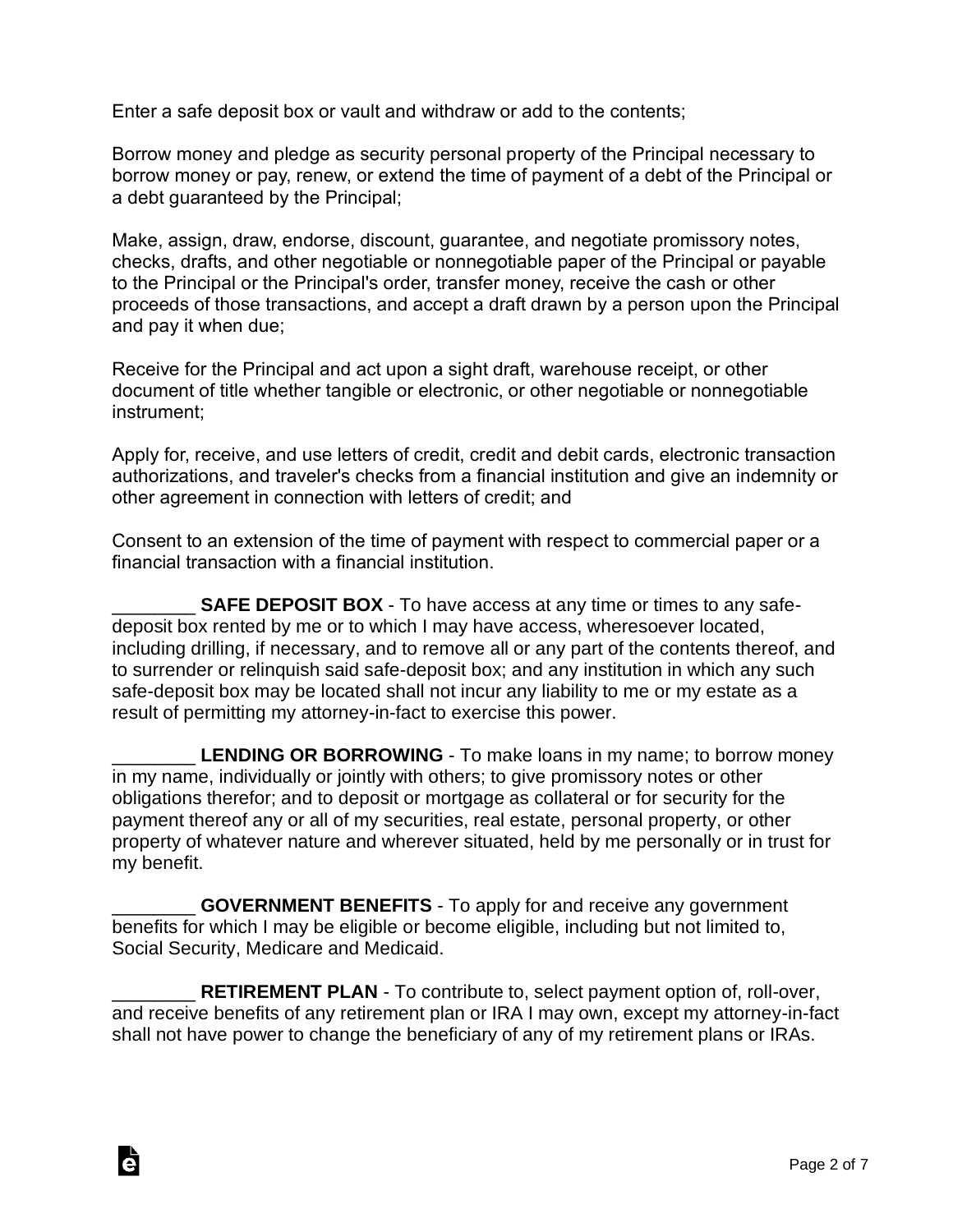**TAXES** - To complete and sign any local, state and federal tax returns on my behalf, pay any taxes and assessments due and receive credits and refunds owed to me and to sign any tax agency documents necessary to effectuate these powers.

\_\_\_\_\_\_\_\_ **INSURANCE** - To purchase, pay premiums and make claims on life, health, automobile and homeowners' insurance on my behalf, except my attorney-in-fact shall not have the power to cash in or change the beneficiary of any life insurance policy.

**REAL ESTATE** - To acquire, purchase, exchange, lease, grant options to sell, and sell and convey real property, or any interests therein, on such terms and conditions, including credit arrangements, as my attorney-in-fact shall deem proper; to execute, acknowledge and deliver, under seal or otherwise, any and all assignments, transfers, deeds, papers, documents or instruments which my attorney-in-fact shall deem necessary in connection therewith.

PERSONAL PROPERTY - To acquire, purchase, exchange, lease, grant options to sell, and sell and convey personal property, or any interests therein, on such terms and conditions, including credit arrangements, as my attorney-in-fact shall deem proper; to execute, acknowledge and deliver, under seal or otherwise, any and all assignments, transfers, titles, papers, documents or instruments which my attorney-infact shall deem necessary in connection therewith; to purchase, sell or otherwise dispose of, assign, transfer and convey shares of stock, bonds, securities and other personal property now or hereafter belonging to me, whether standing in my name or otherwise, and wherever situated.

POWER TO MANAGE PROPERTY- To maintain, repair, improve, invest, manage, insure, rent, lease, encumber, and in any manner deal with any real or personal property, tangible or intangible, or any interests therein, that I now own or may hereafter acquire, in my name and for my benefit, upon such terms and conditions as my attorney-in-fact shall deem proper.

**STOCKS AND BONDS** - With regard to stocks and bonds, to conduct investment transactions as provided in section 709.2208(2), Florida Statutes. Without limiting the foregoing, my agent shall have the general authority with respect to investment instruments to take the following actions:

Buy, sell, and exchange stocks and bonds;

Ġ

Establish, continue, modify, or terminate an account with respect to stocks and bonds;

Pledge stocks and bonds as security to borrow, pay, renew, or extend the time of payment of a debt of the Principal;

Receive certificates and other evidence of ownership with respect to stocks and bonds; and

Exercise voting rights with respect to stocks and bonds in person or by proxy, enter into voting trusts, and consent to limitations on the right to vote.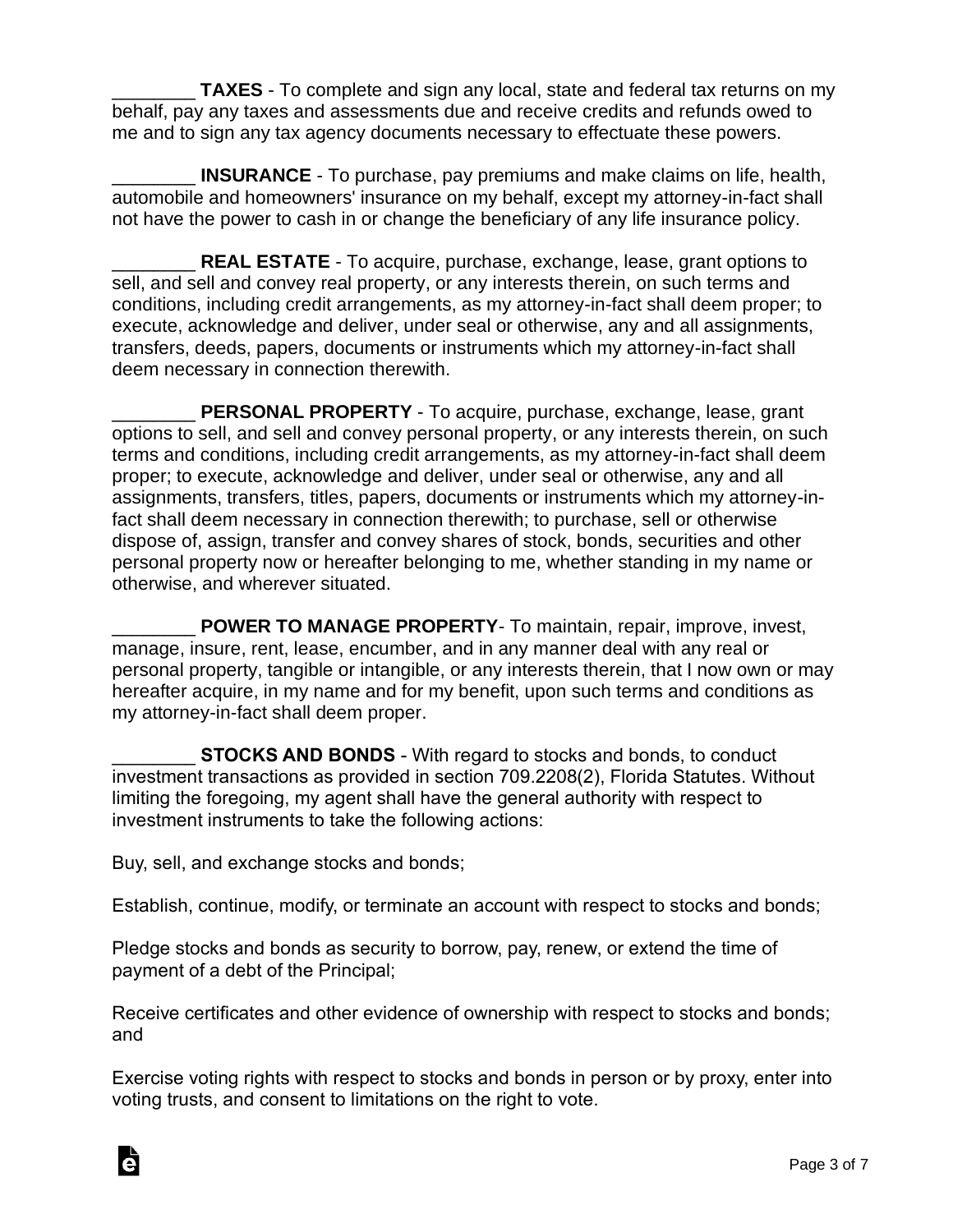\_\_\_\_\_\_\_\_ **COMMODITIES AND OPTIONS** - In regards to commodities and options, the Principal authorizes the Agent to buy, sell, exchange, assign, settle, and exercise commodity futures contracts and call or put options on stocks or stock indexes traded on a regulated option exchange; and establish, continue, modify, and terminate option accounts.

**GIFTS** - To make gifts, grants, or other transfers (including the forgiveness of indebtedness and the completion of any charitable pledges I may have made) without consideration, either outright or in trust to such person(s) (including my attorney-in-fact hereunder) or organizations as my attorney-in-fact shall select, including, without limitation, the following actions: (a) transfer by gift in advancement of a bequest or devise to beneficiaries under my will or in the absence of a will to my spouse and descendants in whatever degree; and (b) release of any life interest, or waiver, renunciation, disclaimer, or declination of any gift to me by will, deed, or trust

LEGAL ADVICE AND PROCEEDINGS - To obtain and pay for legal advice, to initiate or defend legal and administrative proceedings on my behalf, including actions against third parties who refuse, without cause, to honor this instrument.

**SPECIAL INSTRUCTIONS:** On the following lines are any special instructions limiting or extending the powers I give to my attorney-in-fact (Write "None" if no additional instructions are given):

\_\_\_\_\_\_\_\_\_\_\_\_\_\_\_\_\_\_\_\_\_\_\_\_\_\_\_\_\_\_\_\_\_\_\_\_\_\_\_\_\_\_\_\_\_\_\_\_\_\_\_\_\_\_\_\_\_\_\_\_\_\_\_\_\_\_\_\_\_\_ \_\_\_\_\_\_\_\_\_\_\_\_\_\_\_\_\_\_\_\_\_\_\_\_\_\_\_\_\_\_\_\_\_\_\_\_\_\_\_\_\_\_\_\_\_\_\_\_\_\_\_\_\_\_\_\_\_\_\_\_\_\_\_\_\_\_\_\_\_\_ \_\_\_\_\_\_\_\_\_\_\_\_\_\_\_\_\_\_\_\_\_\_\_\_\_\_\_\_\_\_\_\_\_\_\_\_\_\_\_\_\_\_\_\_\_\_\_\_\_\_\_\_\_\_\_\_\_\_\_\_\_\_\_\_\_\_\_\_\_\_ \_\_\_\_\_\_\_\_\_\_\_\_\_\_\_\_\_\_\_\_\_\_\_\_\_\_\_\_\_\_\_\_\_\_\_\_\_\_\_\_\_\_\_\_\_\_\_\_\_\_\_\_\_\_\_\_\_\_\_\_\_\_\_\_\_\_\_\_\_\_

**AUTHORITY OF ATTORNEY-IN-FACT:** Any party dealing with my attorney-in-fact hereunder may rely absolutely on the authority granted herein and need not look to the application of any proceeds nor the authority of my attorney-in-fact as to any action taken hereunder. In this regard, no person who may in good faith act in reliance upon the representations of my attorney-in-fact or the authority granted hereunder shall incur any liability to me or my estate as a result of such act. I hereby ratify and confirm whatever my attorney-in-fact shall lawfully do under this instrument. My attorney-in-fact is authorized as he or she deems necessary to bring an action in court so that this instrument shall be given the full power and effect that I intend on by executing it.

**LIABILITY OF ATTORNEY-IN-FACT**: My attorney-in-fact shall not incur any liability to me under this power except for a breach of fiduciary duty.

**REIMBURSEMENT OF ATTORNEY-IN-FACT**: My attorney-in-fact is entitled to reimbursement for reasonable expenses incurred in exercising powers hereunder, and to reasonable compensation for services provided as attorney-in-fact.

**AMENDMENT AND REVOCATION**: I can amend or revoke this power of attorney through a writing delivered to my attorney-in-fact. Any amendment or revocation is

Ġ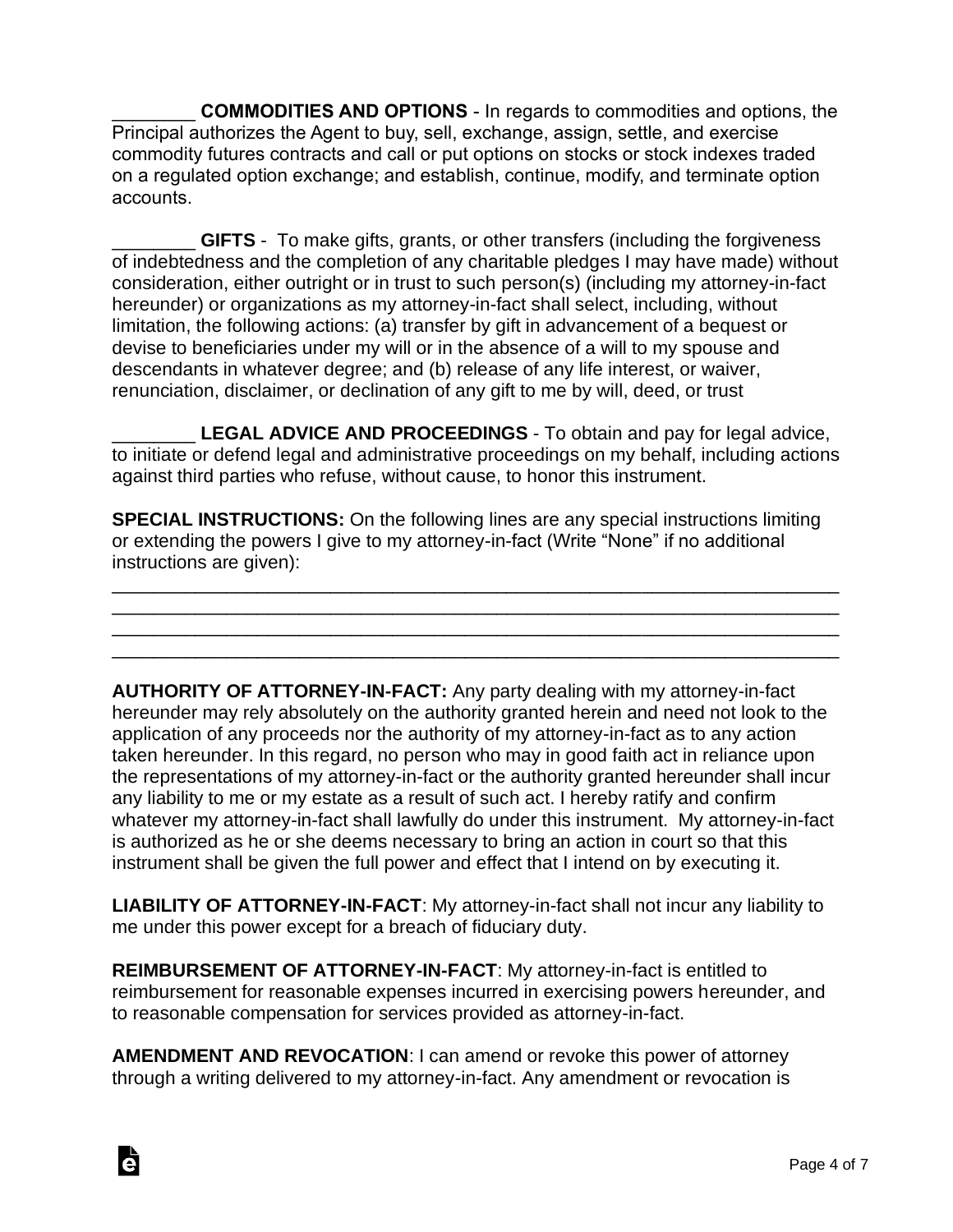ineffective as to a third party until such third party has notice of such revocation or amendment.

**STATE LAW:** This Power of Attorney is governed by the laws of the State of Florida. This non-durable power of attorney shall be terminated by subsequent incapacity of the principal except as provided in chapter 709, Florida Statutes.

**PHOTOCOPIES**: Photocopies of this document can be relied upon as though they were originals.

IN WITNESS WHEREOF, I have on this \_\_\_\_ day of \_\_\_\_\_\_\_\_\_\_\_\_\_\_\_\_\_\_, 20\_\_\_\_, executed this Financial Power of Attorney.

#### [\\_\\_\\_\\_\\_\\_\\_\\_\\_\\_\\_\\_\\_\\_\\_\\_\\_\\_\\_\\_\\_\\_\\_\\_\\_\\_\\_\\_\\_\\_\\_\\_\\_\\_\\_\\_\\_\\_\\_\\_](https://esign.com) **Principal's Signature**

We, the witnesses, each do hereby declare in the presence of the principal that the principal signed and executed this instrument in the presence of each of us, that the principal signed it willingly, that each of us hereby signs this Power of Attorney as witness at the request of the principal and in the principal's presence, and that, to the best of our knowledge, the principal is eighteen years of age or over, of sound mind, and under no constraint or undue influence.

Witness's Signature

[\\_\\_\\_\\_\\_\\_\\_\\_\\_\\_\\_\\_\\_\\_\\_\\_\\_\\_\\_\\_\\_\\_\\_\\_\\_\\_\\_\\_\\_\\_\\_\\_\\_\\_\\_\\_\\_\\_\\_\\_](https://esign.com)

\_\_\_\_\_\_\_\_\_\_\_\_\_\_\_\_\_\_\_\_\_\_\_\_\_\_\_\_\_\_\_\_\_\_\_\_\_\_\_\_

[\\_\\_\\_\\_\\_\\_\\_\\_\\_\\_\\_\\_\\_\\_\\_\\_\\_\\_\\_\\_\\_\\_\\_\\_\\_\\_\\_\\_\\_\\_\\_\\_\\_\\_\\_\\_\\_\\_\\_\\_\\_](https://esign.com)

\_\_\_\_\_\_\_\_\_\_\_\_\_\_\_\_\_\_\_\_\_\_\_\_\_\_\_\_\_\_\_\_\_\_\_\_\_\_\_\_

Address

Witness's Signature

Address

Ġ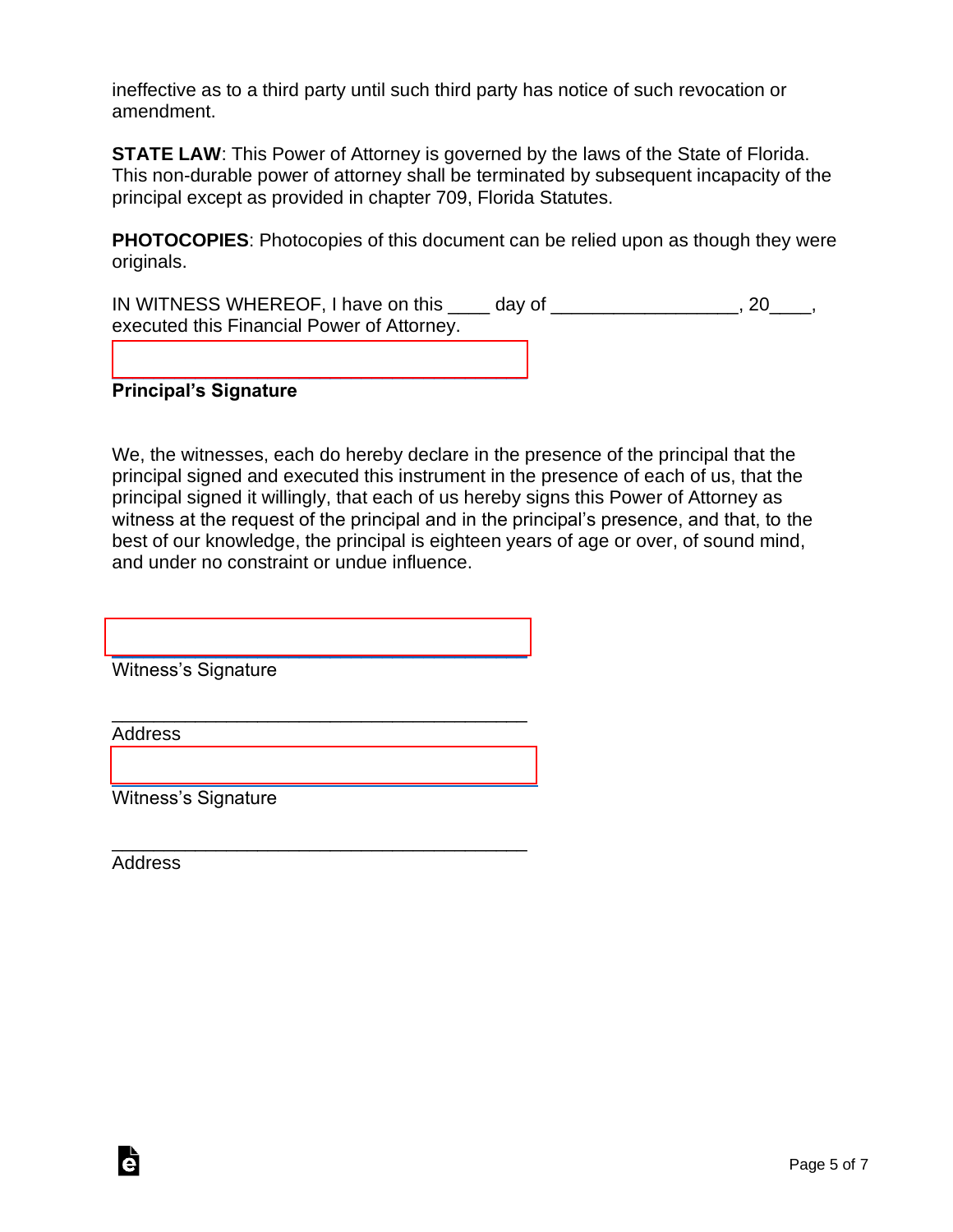| <b>STATE OF</b> |  |
|-----------------|--|
|-----------------|--|

\_\_\_\_\_\_\_\_\_\_\_\_\_\_\_\_\_\_ County, ss.

The foregoing instrument was acknowledged before me by means of  $\Box$  physical presence or  $\Box$  online notarization, this  $\Box$  day of  $\Box$   $\Box$ ,  $\Box$ ,  $\Box$ , by \_\_\_\_\_\_\_\_\_\_\_\_\_\_\_\_ who is personally known to me or who has produced \_\_\_\_\_\_\_\_\_\_\_\_\_\_\_\_\_\_\_\_\_\_\_\_\_\_\_ as identification.

> [\\_\\_\\_\\_\\_\\_\\_\\_\\_\\_\\_\\_\\_\\_\\_\\_\\_\\_\\_\\_\\_\\_\\_\\_\\_\\_\\_\\_\\_\\_](https://esign.com) Notary Public

My commission expires: \_\_\_\_\_\_\_\_\_\_\_\_